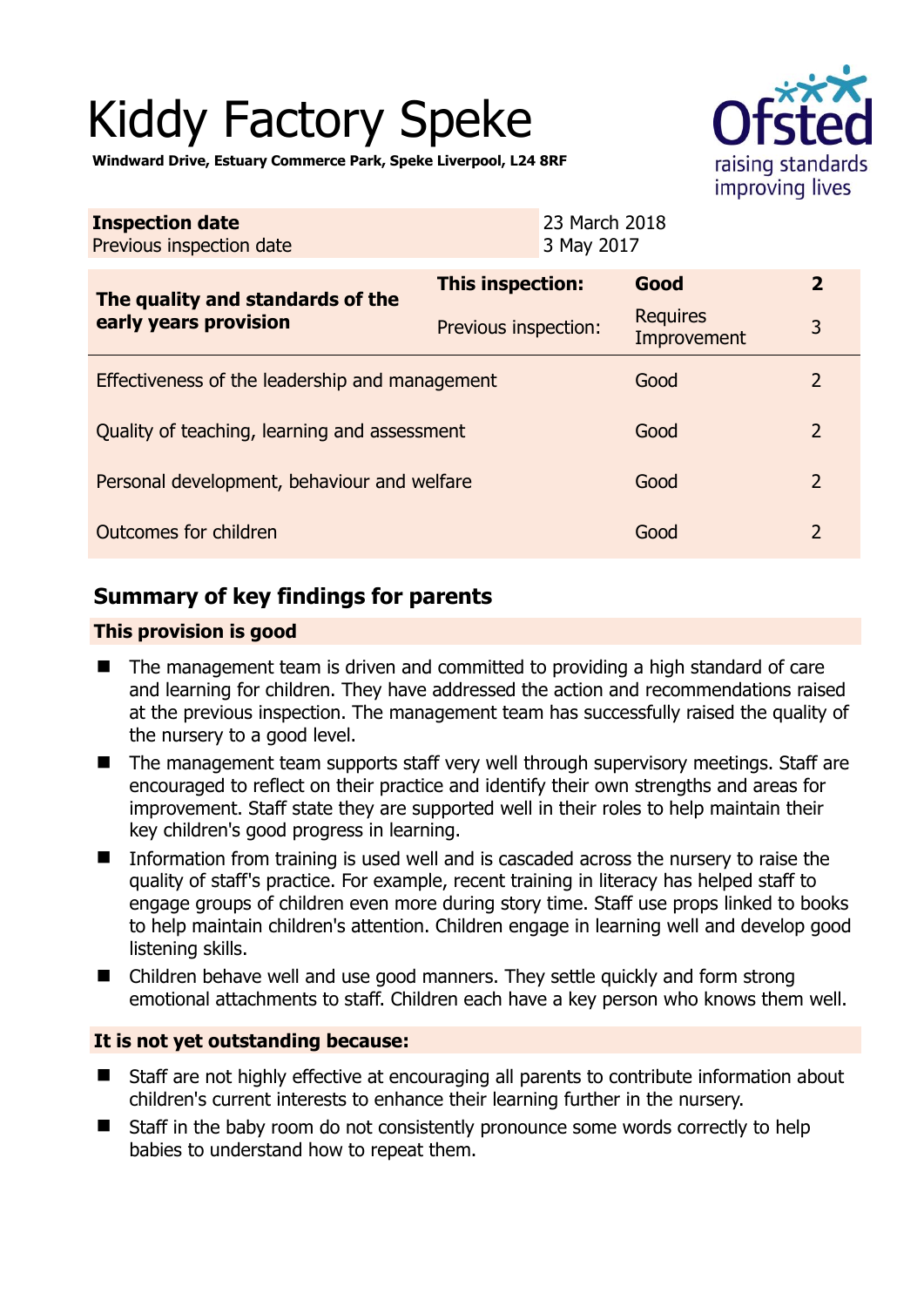# **What the setting needs to do to improve further**

## **To further improve the quality of the early years provision the provider should:**

- obtain more information from all parents about children's current interests at home to enhance their learning in the nursery further
- use the correct pronunciation of words consistently and help babies to develop excellent early speaking skills.

## **Inspection activities**

- The inspector had a tour of the nursery with the manager, including the outdoor environment.
- The inspector spoke with staff and children during the inspection. She observed the quality of teaching during activities indoors and outside and assessed the impact this has on children's learning.
- The inspector held a meeting with the manager. She discussed self-evaluation processes, looked at relevant documentation and evidence of the suitability of staff working in the nursery.
- $\blacksquare$  The inspector completed a joint observation with the manager.
- The inspector spoke to some parents during the inspection and took account of their views.

## **Inspector**

Daphne Carr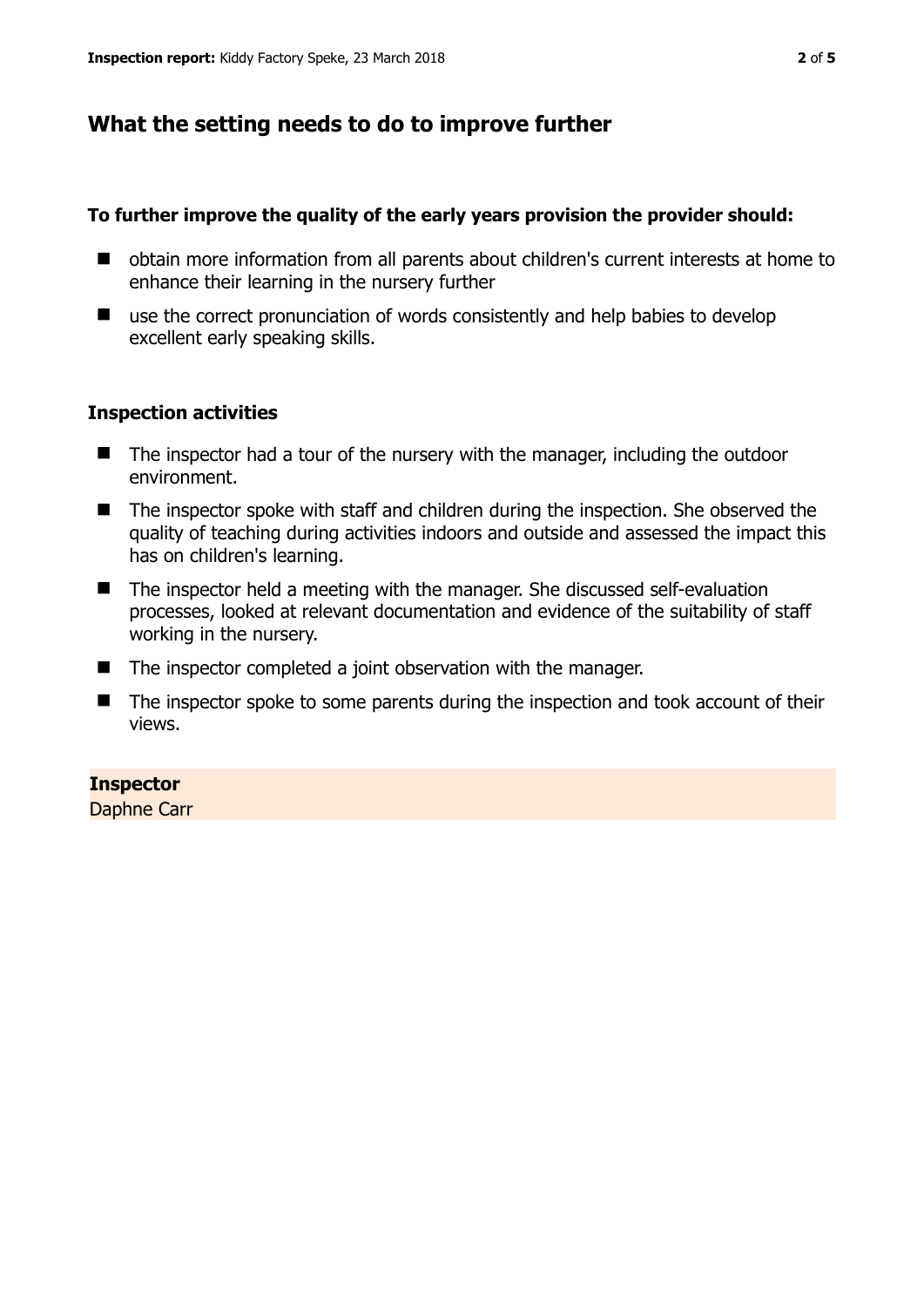## **Inspection findings**

#### **Effectiveness of the leadership and management is good**

The management team makes effective use of self-evaluation to identify strengths and areas for continual improvements. They listen carefully to the views of staff, children and parents. Staff use information from observations they make of children's play and change the environment to better meet their individual needs. They provide specific areas for children to run, climb and jump, supporting those children who are more active. Furthermore, acting on the recent views of parents, the management team plans to hold workshops for parents to help them to learn about how boys learn best. Safeguarding is effective. The management team and staff know the procedures to follow should they have concerns about the welfare of a child. This includes what to do in the event of an allegation about a member of staff. Accurate records of the names and hours of children's attendance are maintained consistently across the nursery as required.

#### **Quality of teaching, learning and assessment is good**

The well-qualified management team and staff monitor the progress of all children's learning to identify and address any gaps in their development swiftly. Overall, staff share information about what children achieve in nursery with children's parents well. They use information from assessments to plan activities and experiences that are exciting and that engage children in learning. For example, older children learn about scientific concepts, such as freezing and melting. Staff very skilfully encourage them to think and work out what techniques they could use to melt the ice. Children work together well to solve simple problems. They discover with great enthusiasm what happens when they pour warm water on top of ice. Children investigate the way the ice crackles and changes appearance, from frosty to clear. They are confident and show good levels of self-esteem. Children are deeply engaged and highly motivated to learn.

#### **Personal development, behaviour and welfare are good**

The nursery is bright, warm and welcoming. Children choose freely and independently from the stimulating and well-resourced environment. They laugh and giggle with their peers and form good friendships. Staff are deployed well and supervise children effectively. They are consistently good role models for children, demonstrating good behaviour and manners. Children manage their self-care skills well. For example, they wash their hands before eating and learn to feed themselves from an early age. Staff meet children's individual needs well. For example, they cater for children with specific dietary requirements.

#### **Outcomes for children are good**

Children make good progress in their learning. Babies explore and investigate during sensory activities. For example, they enjoy feeling the texture of straw that they glue onto paper, demonstrating good sensory skills. Younger children learn to use scissors safely, such as when they cut up plant leaves. They pretend to feed small pieces to toy dinosaurs, demonstrating good imagination. Older children run around outside, practising their physical skills and negotiate the space successfully. All children develop the skills they need for the next stage in their learning and the eventual move on to school.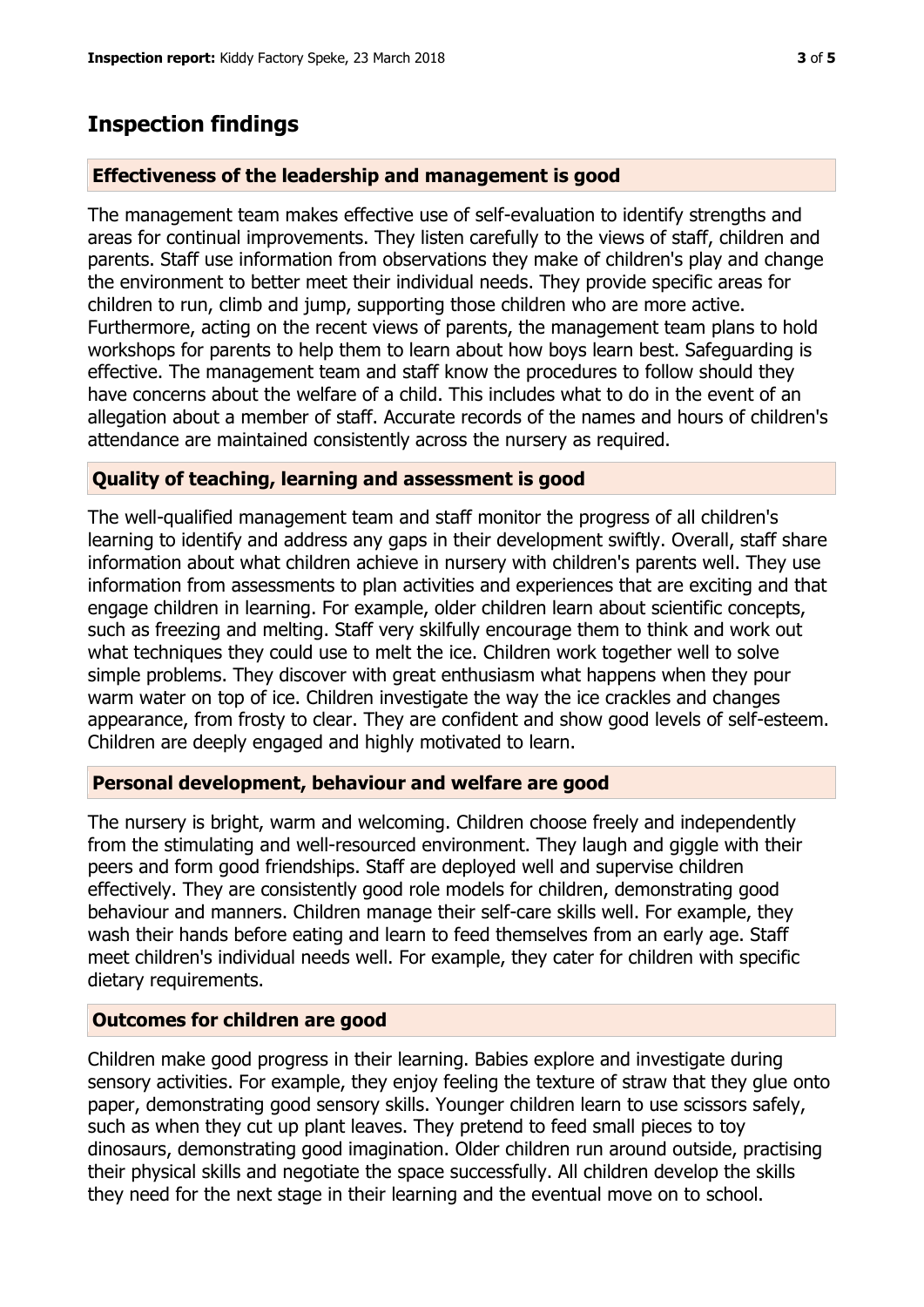# **Setting details**

| Unique reference number                             | EY334149                                                                             |  |
|-----------------------------------------------------|--------------------------------------------------------------------------------------|--|
| <b>Local authority</b>                              | Liverpool                                                                            |  |
| <b>Inspection number</b>                            | 1099377                                                                              |  |
| <b>Type of provision</b>                            | Full-time provision                                                                  |  |
| Day care type                                       | Childcare - Non-Domestic                                                             |  |
| <b>Registers</b>                                    | Early Years Register, Compulsory Childcare<br>Register, Voluntary Childcare Register |  |
| Age range of children                               | $0 - 4$                                                                              |  |
| <b>Total number of places</b>                       | 132                                                                                  |  |
| Number of children on roll                          | 83                                                                                   |  |
| Name of registered person                           | Kiddy Factory Limited                                                                |  |
| <b>Registered person unique</b><br>reference number | RP519566                                                                             |  |
| Date of previous inspection                         | 3 May 2017                                                                           |  |
| <b>Telephone number</b>                             | 0151 427 4444                                                                        |  |

Kiddy Factory Speke registered in 2006. The nursery is open Monday to Friday, from 7.30am until 6pm, all year round. It employs 13 members of childcare staff. Of these, all hold appropriate early years qualifications at level 2 or above. The nursery provides funded early education for two-, three- and four- year-old children.

This inspection was carried out by Ofsted under sections 49 and 50 of the Childcare Act 2006 on the quality and standards of provision that is registered on the Early Years Register. The registered person must ensure that this provision complies with the statutory framework for children's learning, development and care, known as the early years foundation stage.

Any complaints about the inspection or the report should be made following the procedures set out in the guidance 'Complaints procedure: raising concerns and making complaints about Ofsted', which is available from Ofsted's website: www.gov.uk/government/organisations/ofsted. If you would like Ofsted to send you a copy of the guidance, please telephone 0300 123 4234, or email enquiries@ofsted.gov.uk.